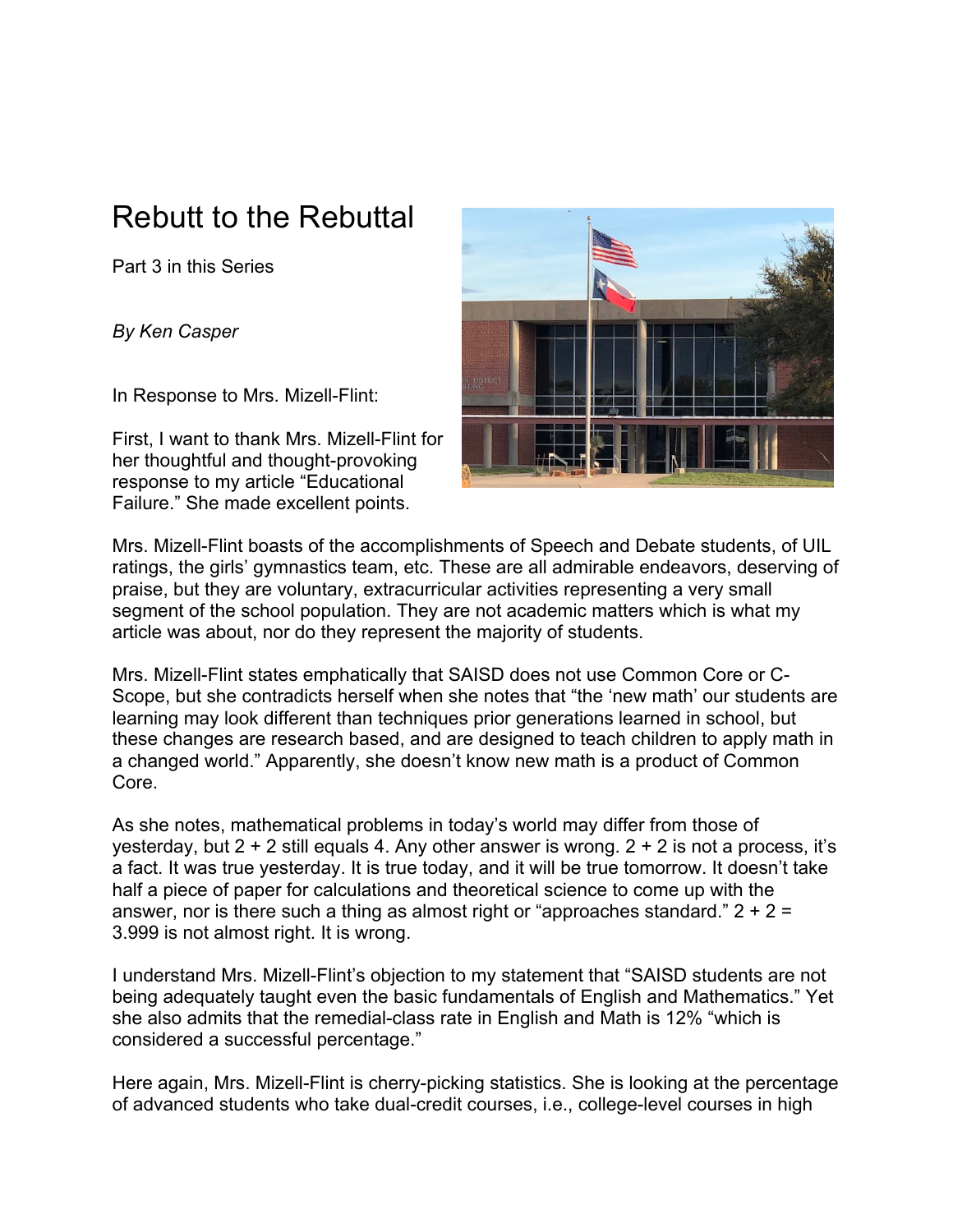school—the same group she recognizes above who go on to prestigious/ivy-league colleges. I'm looking at the bigger picture of all graduates, including those who need remedial training upon admission to ASU and Howard. The point, which I'm afraid Mrs. Mizell-Flint has missed is that all high school graduates should be competent on Day One in such elementary subjects as English and Math. Twelve percent being unprepared in those subjects should be as unacceptable as 45-50%.

What Mrs. Mizell-Flint also fails to mention is that Lincoln Junior High has been designated as a Public Education Grant (PEG) school by the state because it has failed to meet academic standards for three years in a row. Parents of students attending PEG schools can request their children be transferred to better schools within the district or even outside the district. The state has also designated Glenn Middle School, as well as Bowie and Goliad Elementary Schools as "needs improvement" in meeting academic standards. Those schools have not yet reached the three-years-in-a-row PEG level, but they are on the downhill slope.

An indicator of parental dissatisfaction with the poor academic quality of SAISD schools is the number of students, more than 2,000 every year, who transfer to other school districts like Veribest, Paintrock, Christoval, as well as the Texas Leadership Charter Academy (TLCA).

TLCA started off in 2009 with an enrollment authorization of 250 students, which was quickly raised to 1,000 even before it opened its doors because of the number of enrollment applications. Today TLCA has 1,400 students on its San Angelo campus. This charter school has also formed an alliance with a local church to offer an afterschool program for homework assistance, as well as summer-school remediation classes.

Academic deficiencies are costing SAISD money. Each student transferring to TLCA or other school districts takes about \$7,000 out of our school district. That represents roughly \$14M per year.

In her letter, Mrs. Mizell-Flint points out that tests are only "snapshot" evaluations and that standards of measurement have changed over the years. These arguments are invalid for two reasons: first, all the other schools take the same tests; second, the pattern of decline by SAISD has been consistent over the years. In 2011 SAISD was rated academically in the 51<sup>st</sup> percentile of the school districts in Texas. Today it's rated in the 28<sup>th</sup> percentile. (Source: schooldigger.com)

The contention that "schools *are educating* students for careers that don't even exist yet" and that students "must learn to problem solve, think carefully, and understand a world that is literally changing before our eyes…" would be a true statement if it said "schools *should be* educating students…" Unfortunately, they are not. Ask businesspeople downtown how well SAISD graduates are able to do even the most elementary jobs. The vast majority of merchants will say SAISD graduates are poorly prepared to perform some of the most basic and simple tasks, like tallying a tab or